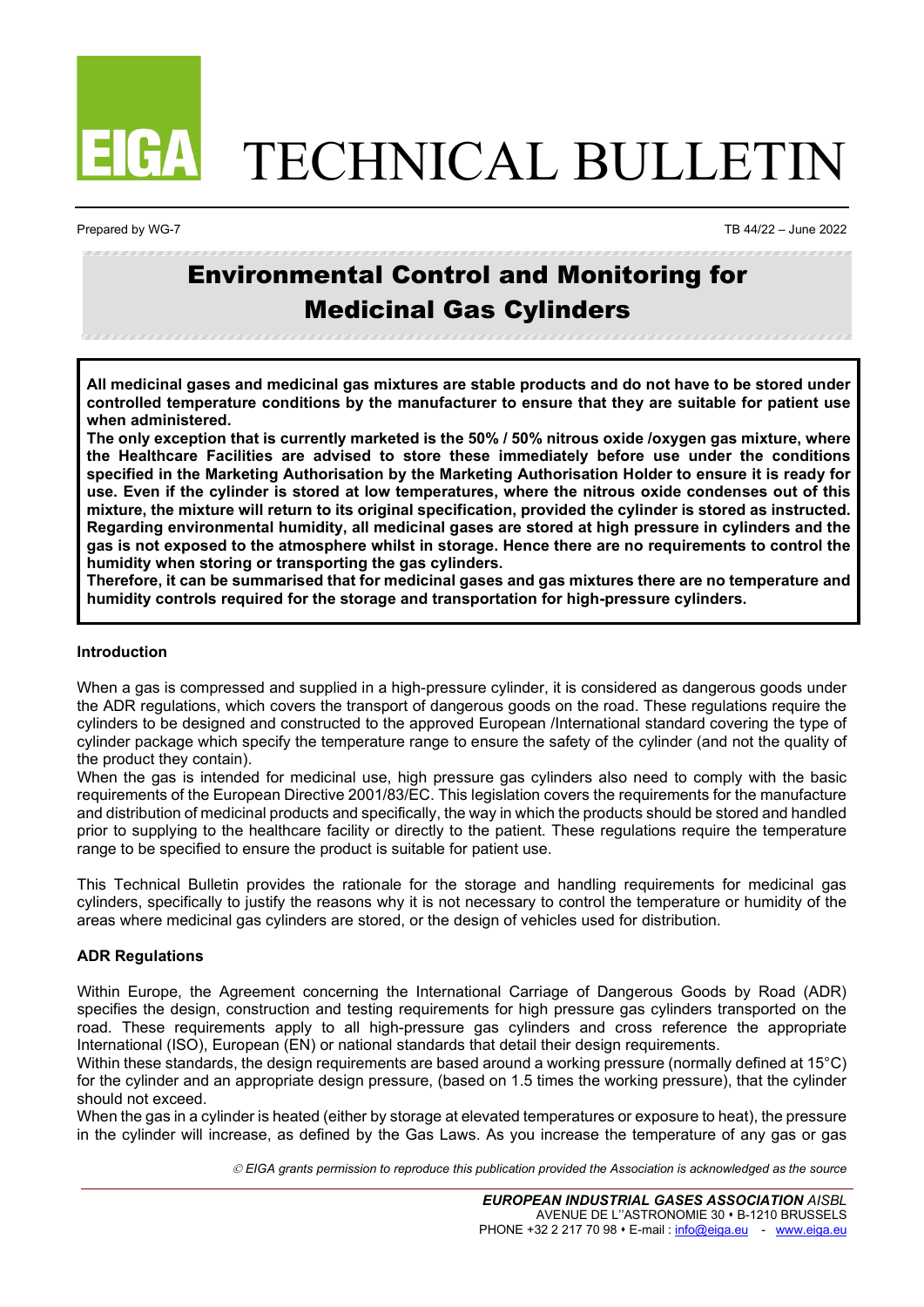**TB 44/22** – Page 2/4

mixture, the pressure will increase at a rate dependent on the specific gas and its actual pressure.

To ensure that cylinders do not exceed their design pressure, the relevant standards specify a maximum temperature of 65°C. The standards also specify a minimum temperature to which cylinders should not be exposed (-40°C), to ensure that the cylinder is safe to handle and will not fail if dropped.

The temperature range chosen by the ADR is based on climatic conditions recorded within Europe, ensuring that all cylinders manufactured in Europe can be used safely without any special conditions.

Table 1 specifies the developed pressure for medical oxygen in cylinders of different working pressures, demonstrating that they will always be within the design pressure limits.

| <b>Product</b>         | <b>Working Pressure</b><br>Bar(g) at $15^{\circ}$ C | Developed Pressure at 65°C<br>Bar(g) | <b>Design Pressure</b><br>Bar(g) |
|------------------------|-----------------------------------------------------|--------------------------------------|----------------------------------|
| Medical Oxygen (99.5%) | 137                                                 | 170.4                                | 205                              |
|                        | 200                                                 | 254.5                                | 300                              |
|                        | 230                                                 | 295.4                                | 345                              |
|                        | 300                                                 | 391.7                                | 450                              |

#### *Table 1 Developed Pressures for Medicinal Oxygen*

It is the responsibility of the gas supplier to inform their customers of the working temperature range for the storage and handling of the cylinders they supply. Under normal conditions, cylinders would not be exposed to temperatures outside this range, unless stored close to heating sources such as boilers and radiators. As a consequence, suppliers of medicinal gases, supplied in high pressure cylinders have provided the ADR temperature ranges within the special storage conditions of the Summary of Product Characteristics (SmPC) for the medicinal products they supply.

*Note: The ADR temperature range is only concerned about the developed pressure of any gas when heated to 65°C and has no bearing on the stability of the medicinal gas.*

#### **Pharmaceutical Regulations**

The basic pharmaceutical regulations covering the control of the temperature and humidity of the storage conditions for medicinal products is covered by the Guidelines on Good Distribution Practice of medicinal products for human use (2013/C 343/01).

Section 6.4 of the GDP Guide specifies that active substances should be stored under the conditions specified by the manufacturer when necessary to ensure that the quality of the medicinal products do not deteriorate between the final product testing and the supply to the patient. These conditions can include the control of the temperature and humidity of the storage conditions.

With respect to the temperature control requirements for medicinal gases, the Marketing Authorisation Holder is required to specify any special storage conditions in the SPC. This information normally relates to the safety of the cylinder package and not the quality of the gas contained in the cylinder.

As the temperature range is well within the extremes experienced in Europe, there are no requirements to monitor storage (or transport) temperature conditions, provided the storage arrangements are located away for sources of heat.

With respect to the need to control the humidity of the storage arrangements, Annex 6 of the European GMP Guide indicates that the manufacture of medicinal gases is generally carried out in closed equipment, and as a consequence, environmental contamination of the product is minimal. This statement is strengthened where the valves fitted to the high-pressure cylinders are fitted with residual pressure devices, which maintains the cylinder at a minimum pressure after use to prevent the contamination of the cylinder. Hence the environmental humidity conditions, for storage and distribution, have no impact on the quality of the gas and does not require to be controlled.

Provided cylinders are supplied in a condition that is suitable for patient use, the GMP Guide indicates that there are no specific storage requirements for medicinal gas cylinders. Providing the gas outlets used for administration to the patient are protected by a cover, filled cylinders may be stored outside and not under cover. Where they are stored within a building, the storage area must not be adjacent to boiler rooms or any other facility where the temperature exceeds 65°C.

*EIGA grants permission to reproduce this publication provided the Association is acknowledged as the source*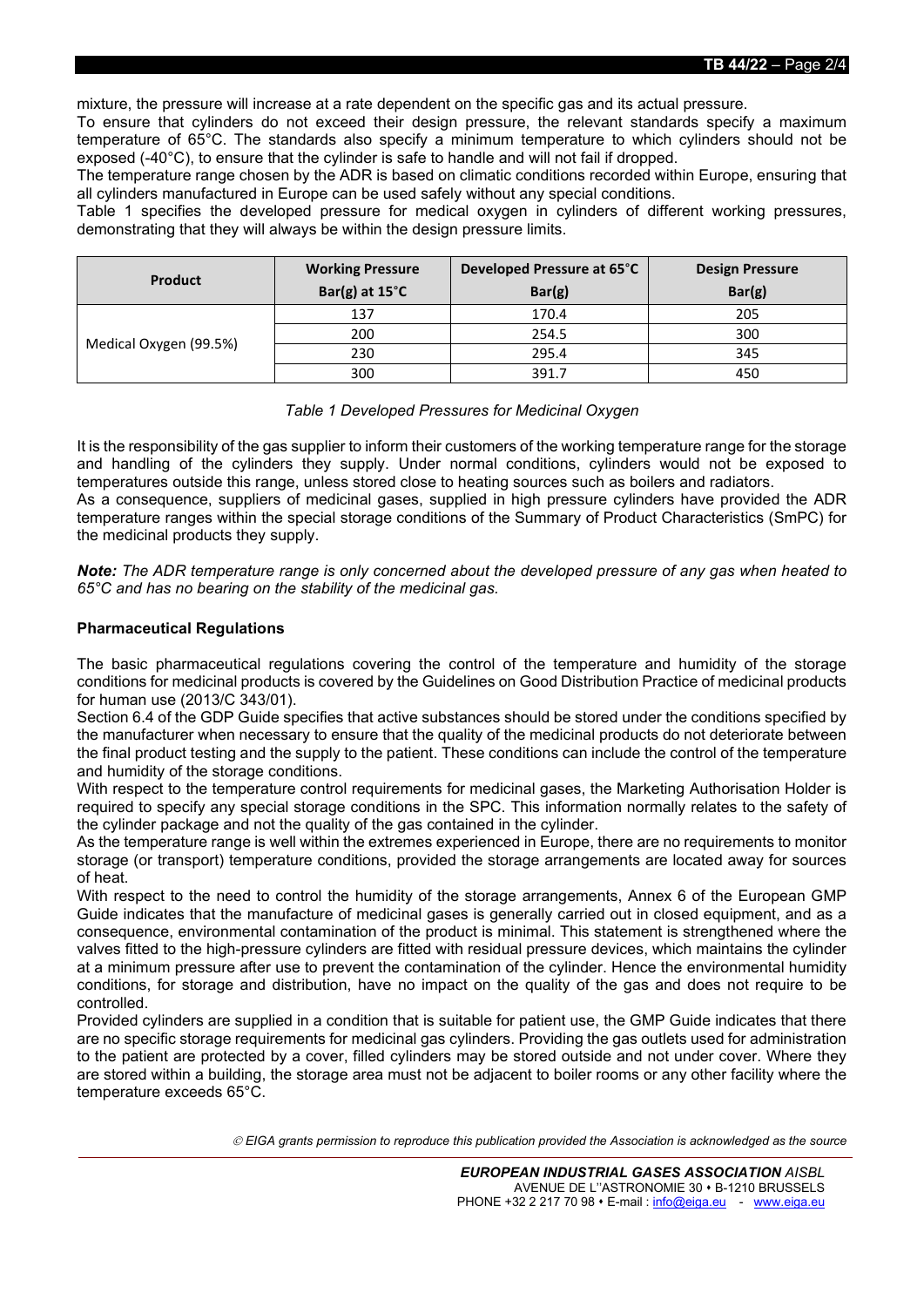#### **Medicinal Gas Mixtures**

Medicinal gas mixtures follow the same Gas Laws as single gases. The one exception to storage requirements for medicinal gas cylinders is where gas mixtures contain a proportion of a liquefied gas, where cold temperatures could cause this component to condense out of the gas mixture, which could change the quality of the gas administered to the patient. As the reduction on pressure is a consequence of the partial pressure of the liquefied gas component of the mixture, this effect would only be seen where the proportions of the liquefied gas are above 20% [1].

The 50%/50% mixture of oxygen and nitrous oxide is currently the only licensed gas mixture which could be affected by this phenomenon. Where the temperature of the mixed gas falls below approximately -5°C, there is a risk that the nitrous oxide will condense out of the gas phase and remain as a liquid in the bottom of the cylinder until either the pressure reduced or the temperature increases, causing the nitrous oxide to boil and return to the gas phase. The consequences of this are that the gas administered to the patient will be oxygen rich to begin with and then nitrous oxide rich as the cylinder is emptied.

The attached liquid/vapour phase diagram indicates the effect of temperature and pressure on the nitrous oxide / oxygen gas mixture homogeneity. Variation in the pressure with temperature for the gas mixture will have an effect on when the Nitrous oxide will condense out of the gas mixture.



#### *Fig. 1 Effect of temperature and pressure on nitrous oxide-oxygen homogeneity (modified from [1])*

*Note: Only to the left of the area of the curve (blue part in the figure) will condensation occur. If the gas temperature is to the right of the curve, the nitrous oxide will remain in the gas phase and no condensation will occur. Once the temperature of the mixture reaches the curve, condensation of nitrous oxide could begin, and the mixture could lose homogeneity. For example, for a cylinder filled to 170bar at 15°C, as the temperature is reduced the pressure will drop slightly, following the green line in the figure, but the mixture will remain homogeneous. When the temperature reaches the vapour saturation curve at approximately -7.8°C (at 120.3 bar) liquid nitrous oxide could be formed. The figure demonstrates that the maximum temperature at which phase separation could occur and result in formation of nitrous oxide in the liquid phase is approximately at -5.5°C, corresponding to a pressure of 102 bar.*

*EIGA grants permission to reproduce this publication provided the Association is acknowledged as the source*